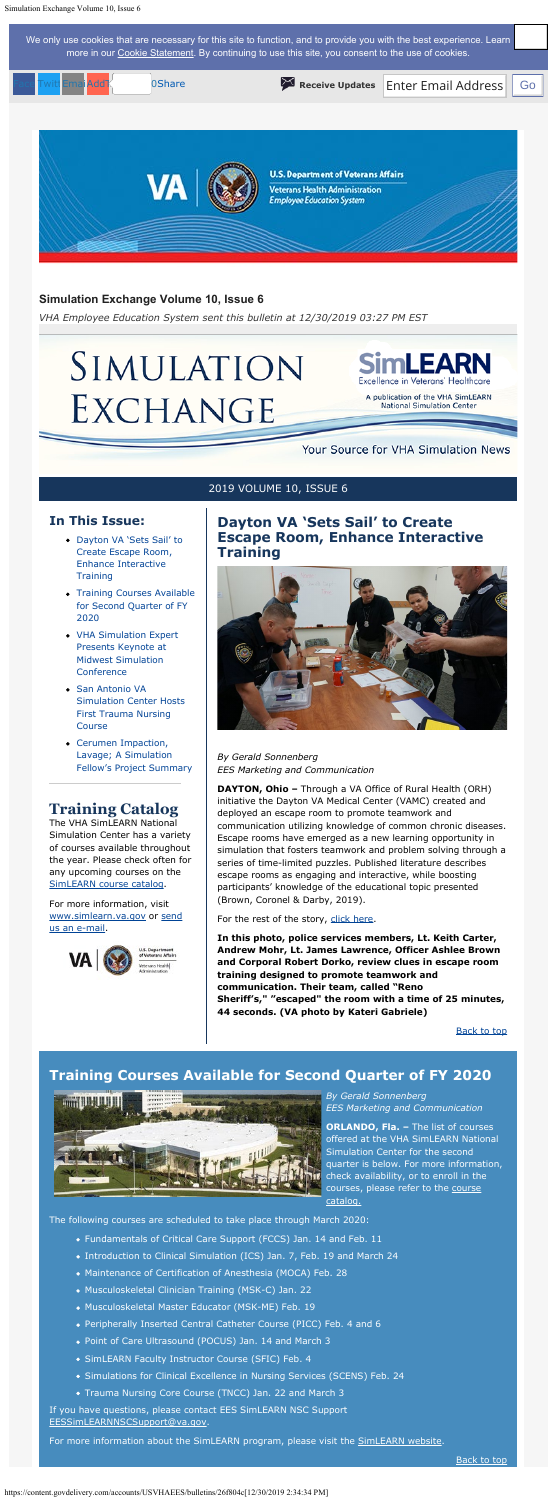*Simulation Exchange* is an award-winning publication of the VHA SimLEARN National Simulation Center. The program's operations and management is conducted by the VHA Employee Education System in close collaboration with the Office of Patient Care Services and the Office of Nursing Services. Some links go directly to sites that can only be accessed by people who have access to the VA network. We apologize for any inconvenience this may cause. Please share this message with others. To subscribe click [here](https://public.govdelivery.com/accounts/USVHAEES/subscriber/new). For more information, visit [www.simlearn.va.gov](http://www.simlearn.va.gov/).

### <span id="page-1-0"></span>**VHA Simulation Expert Presents Keynote at Midwest Simulation Conference**

*By David J. Adriansen, Ed.D, NREMT, CHSE VISN 23 Simulation Program Director Minneapolis VA Health Care System*

**ST. PAUL, Minn. –** The HealthPartners Clinical Simulation and Learning Center at Region's Hospital in here held their annual Simulation Conference Sept. 27-28. This 2 day conference provides an annual opportunity for Midwest Region simulationists to exchange information on simulation in both health care delivery and academic settings. Simulation educators, technologists and program administrators were able to have a forum to discuss current best practices and innovations in simulation.



A highlight this year was having Mary Holtschneider, simulation education coordinator at the Durham, North Carolina Veterans Affairs (VA) Health Care System as the keynote speaker. With over 25 years' experience as a critical care nurse, Mary co-directs the Durham VA Interprofessional Advanced Fellowship in Clinical Simulation and is the nursing program manager for the Duke Area Health Education Center (AHEC).

For the rest of the story, [click here](https://www.simlearn.va.gov/SIMLEARN/FA_2019_30_VHA_Simulation_Expert_Presents_Keynote_at_Midwest_Simulation_Conference.asp).

**In this image, Mary Holtschneider talks about gratitude and celebrating the difference you make in life and simulation during her keynote presentation. (VA photo by Dave Adriansen)**

**[Back to top](#page-0-2)** 

### <span id="page-1-1"></span>**San Antonio VA Simulation Center Hosts First Trauma Nursing Course**



*By Debra Bartoshevich, MSN, RN, CHSE, CEN Simulation Program Manager Audie L. Murphy Simulation Center*

**SAN ANTONIO –** The Audie L. Murphy Simulation Center (ALMSC) here completed their first Trauma Nursing Core Course (TNCC) in December. With the help of Shiny Thomas and Jerry Mills, faculty from the VA North Texas Health

Care System in Dallas, Texas, it was the first VISN 17 TNCC collaboration.

The class was held in the new ALMSC Simulation Center. Trauma Nursing Process (TNP) stations were set-up using intensive care unit rooms, which allowed the opportunity to simulate trauma care areas. Learners used real and simulated equipment to create an interactive learning experience. With the help of staff from the Dallas facility, San Antonio graduated their first class of certified TNCC providers along with future instructors.

**In this photo, (Left to right) Nurses Shiny Thomas (faculty), Debra Bartoshevich (faculty), Victoire Taylor, Chad Lester, Andrew Wallace, Ryan Robisheaux, Kate Ong, George Miller, Ira Rubio, Jose Martinez, Daymond Clark, Jerry Mills (faculty), and Joseph Harvey gather for a photo after the training. (VA photo by Debra Bartoshevich)**

### <span id="page-1-2"></span>**Cerumen Impaction, Lavage; A Simulation Fellow's Project Summary**

*By Karen G. Keller, RN, BS, BSN, MSN, APRN-BC Simulation Fellow/APRN Cardiology Dayton Veterans Affairs Medical Center*

**DAYTON, Ohio –**An ear examination simulator and high-fidelity mannequin was purchased by the Dayton Veterans Affairs Medical Center (DVAMC) in support of the DVAMC and Office of Rural Health (ORH) Initiative for fiscal year 2019. In utilizing the new equipment, the training objectives for the nursing staff included effective communication with the health care team regarding abnormal ear symptoms and to perform proper ear lavage techniques. The provider's learning objectives were to identify various ear pathologies, as well as perform proper ear lavage techniques.



Simulation modalities were determined based on the mannequin being cloud based, lightweight, easy to move and able to respond to questions with realistic responses.

For the rest of the story, [click here](https://www.simlearn.va.gov/SIMLEARN/FA_2019_32_Cerumen_Impaction_Lavage_A_Simulation_Fellows_Project_Summary.asp).

[Back to top](#page-0-2)



**U.S. Department of Veterans Affairs** Veterans Health Administration o Education Syste